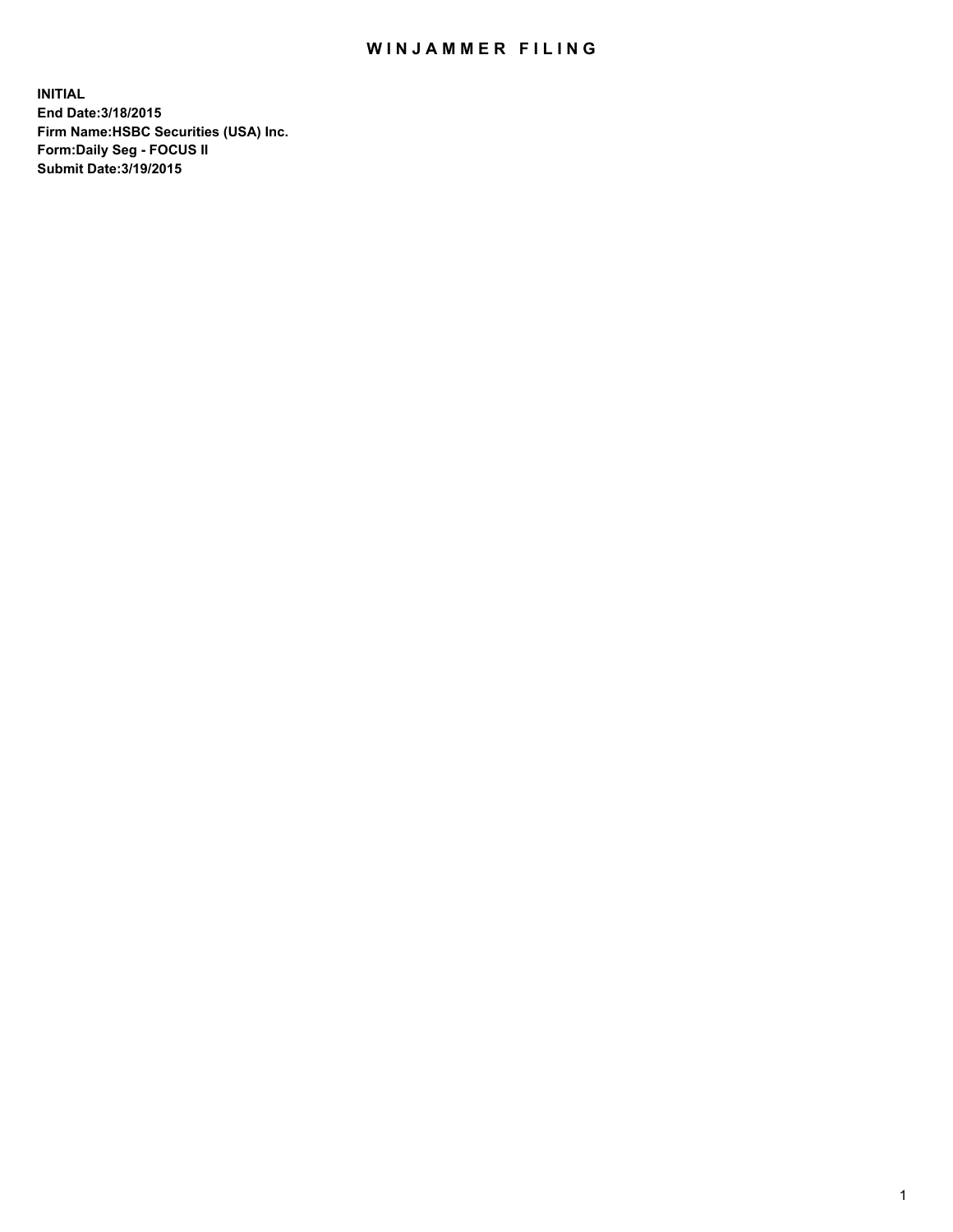## **INITIAL End Date:3/18/2015 Firm Name:HSBC Securities (USA) Inc. Form:Daily Seg - FOCUS II Submit Date:3/19/2015 Daily Segregation - Cover Page**

| Name of Company<br><b>Contact Name</b><br><b>Contact Phone Number</b><br><b>Contact Email Address</b>                                                                                                                                                                                                                         | <b>HSBC Securities (USA) Inc.</b><br><b>Steven Richardson</b><br>212-525-6445<br>steven.richardson@us.hsbc.com |
|-------------------------------------------------------------------------------------------------------------------------------------------------------------------------------------------------------------------------------------------------------------------------------------------------------------------------------|----------------------------------------------------------------------------------------------------------------|
| FCM's Customer Segregated Funds Residual Interest Target (choose one):<br>a. Minimum dollar amount: ; or<br>b. Minimum percentage of customer segregated funds required:% ; or<br>c. Dollar amount range between: and; or<br>d. Percentage range of customer segregated funds required between: % and %.                      | 50,000,000<br>0 <sub>0</sub><br>0 <sub>0</sub>                                                                 |
| FCM's Customer Secured Amount Funds Residual Interest Target (choose one):<br>a. Minimum dollar amount: ; or<br>b. Minimum percentage of customer secured funds required:%; or<br>c. Dollar amount range between: and; or<br>d. Percentage range of customer secured funds required between:% and%.                           | 10,000,000<br>0 <sub>0</sub><br>00                                                                             |
| FCM's Cleared Swaps Customer Collateral Residual Interest Target (choose one):<br>a. Minimum dollar amount: ; or<br>b. Minimum percentage of cleared swaps customer collateral required:%; or<br>c. Dollar amount range between: and; or<br>d. Percentage range of cleared swaps customer collateral required between:% and%. | 30,000,000<br>0 <sub>0</sub><br>00                                                                             |

Attach supporting documents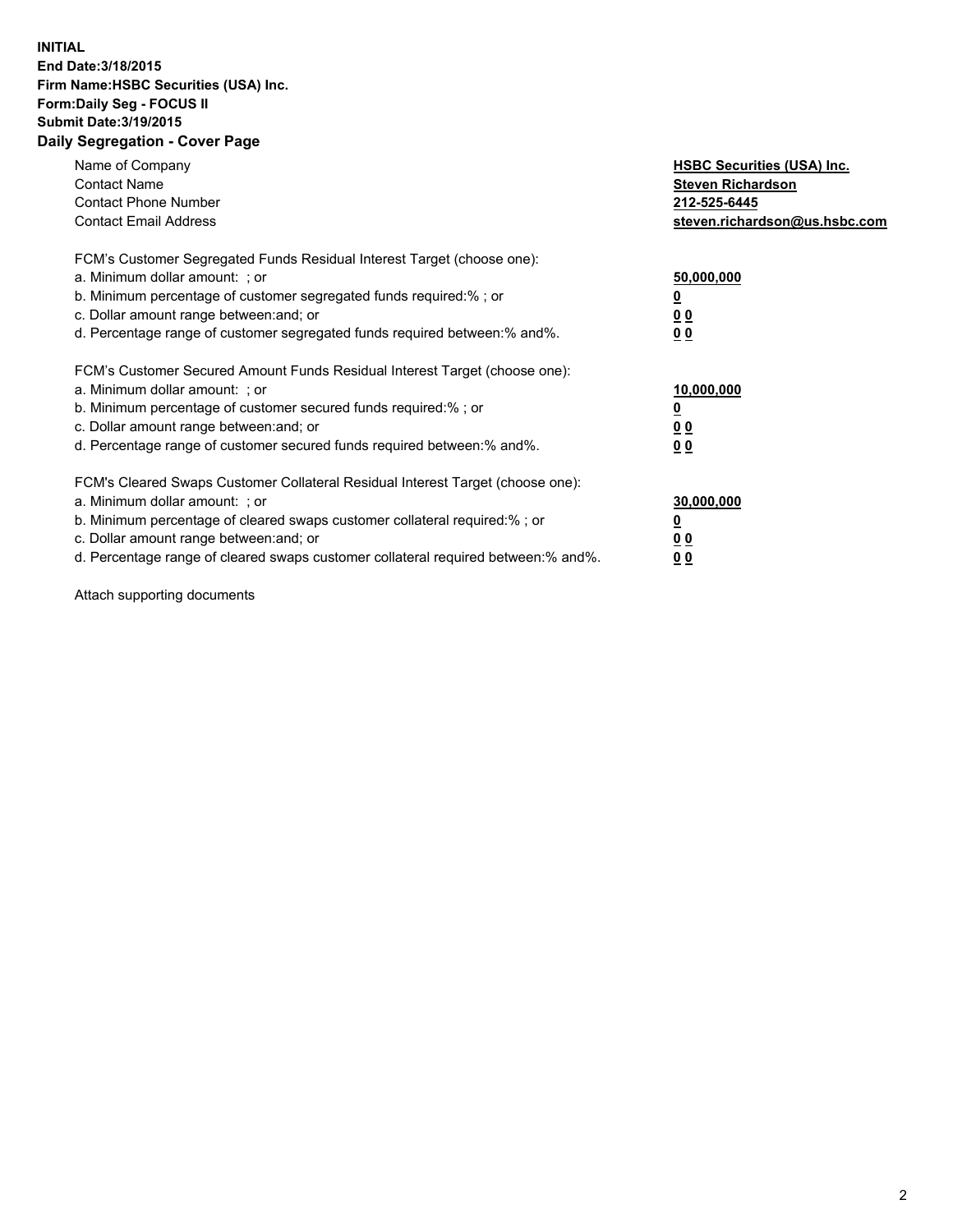**INITIAL End Date:3/18/2015 Firm Name:HSBC Securities (USA) Inc. Form:Daily Seg - FOCUS II Submit Date:3/19/2015 Daily Segregation - Secured Amounts**

Foreign Futures and Foreign Options Secured Amounts Amount required to be set aside pursuant to law, rule or regulation of a foreign government or a rule of a self-regulatory organization authorized thereunder **0** [7305] 1. Net ledger balance - Foreign Futures and Foreign Option Trading - All Customers A. Cash **118,126,895** [7315] B. Securities (at market) **29,468,670** [7317] 2. Net unrealized profit (loss) in open futures contracts traded on a foreign board of trade **15,906,397** [7325] 3. Exchange traded options a. Market value of open option contracts purchased on a foreign board of trade **0** [7335] b. Market value of open contracts granted (sold) on a foreign board of trade **0** [7337] 4. Net equity (deficit) (add lines 1. 2. and 3.) **163,501,962** [7345] 5. Account liquidating to a deficit and account with a debit balances - gross amount **112,285** [7351] Less: amount offset by customer owned securities **-108,739** [7352] **3,546** [7354] 6. Amount required to be set aside as the secured amount - Net Liquidating Equity Method (add lines 4 and 5) **163,505,508** [7355] 7. Greater of amount required to be set aside pursuant to foreign jurisdiction (above) or line 6. **163,505,508** [7360] FUNDS DEPOSITED IN SEPARATE REGULATION 30.7 ACCOUNTS 1. Cash in banks A. Banks located in the United States **47,550,831** [7500] B. Other banks qualified under Regulation 30.7 **0** [7520] **47,550,831** [7530] 2. Securities A. In safekeeping with banks located in the United States **74,468,670** [7540] B. In safekeeping with other banks qualified under Regulation 30.7 **0** [7560] **74,468,670** [7570] 3. Equities with registered futures commission merchants A. Cash **0** [7580] B. Securities **0** [7590] C. Unrealized gain (loss) on open futures contracts **0** [7600] D. Value of long option contracts **0** [7610] E. Value of short option contracts **0** [7615] **0** [7620] 4. Amounts held by clearing organizations of foreign boards of trade A. Cash **0** [7640] B. Securities **0** [7650] C. Amount due to (from) clearing organization - daily variation **0** [7660] D. Value of long option contracts **0** [7670] E. Value of short option contracts **0** [7675] **0** [7680] 5. Amounts held by members of foreign boards of trade A. Cash **72,689,364** [7700] B. Securities **0** [7710] C. Unrealized gain (loss) on open futures contracts **15,906,397** [7720] D. Value of long option contracts **0** [7730] E. Value of short option contracts **0** [7735] **88,595,761** [7740] 6. Amounts with other depositories designated by a foreign board of trade **0** [7760] 7. Segregated funds on hand **0** [7765] 8. Total funds in separate section 30.7 accounts **210,615,262** [7770] 9. Excess (deficiency) Set Aside for Secured Amount (subtract line 7 Secured Statement Page 1 from Line 8) **47,109,754** [7380] 10. Management Target Amount for Excess funds in separate section 30.7 accounts **34,122,071** [7780] 11. Excess (deficiency) funds in separate 30.7 accounts over (under) Management Target **12,987,683** [7785]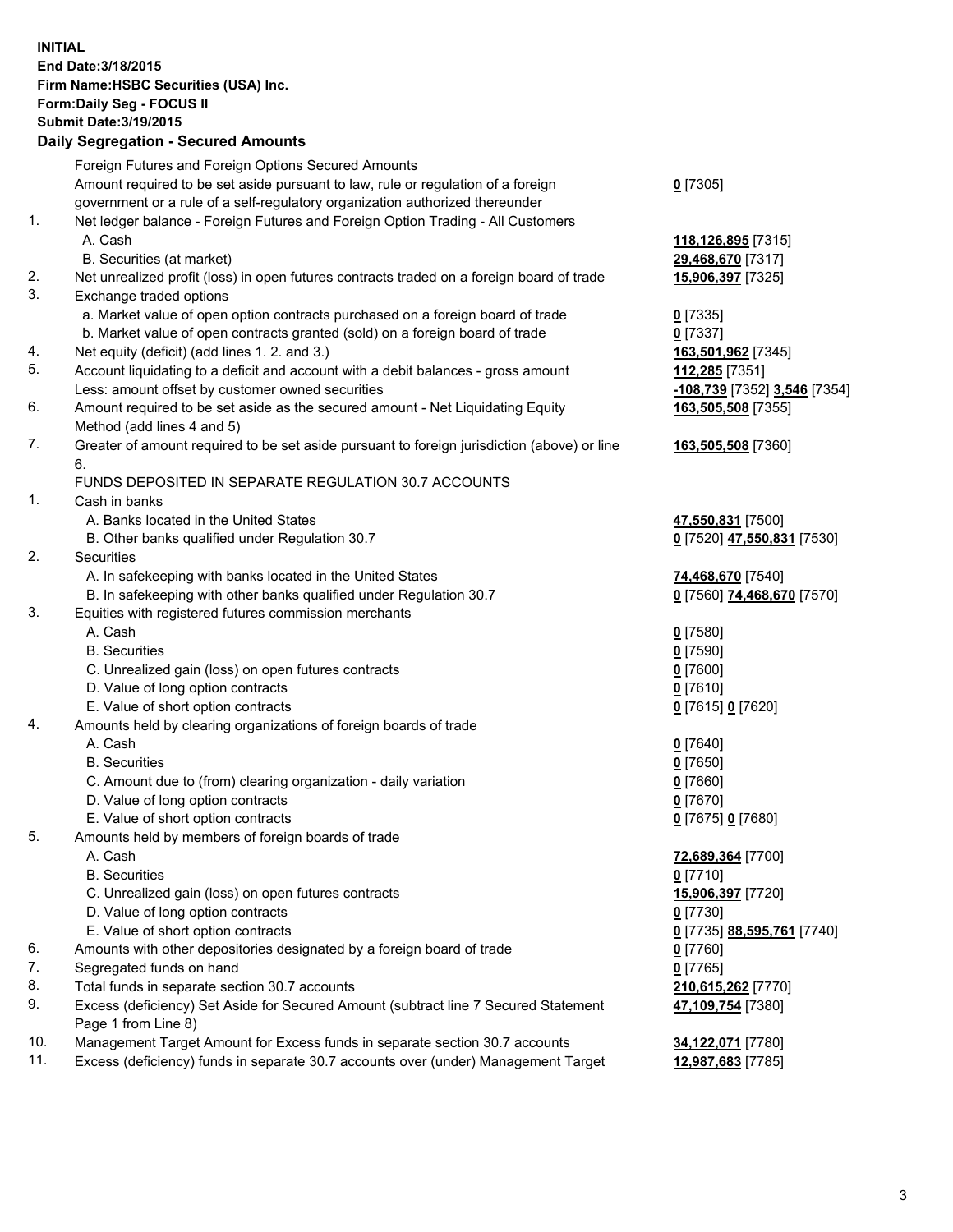| <b>INITIAL</b>                            |                                                                                     |                            |  |  |
|-------------------------------------------|-------------------------------------------------------------------------------------|----------------------------|--|--|
| End Date: 3/18/2015                       |                                                                                     |                            |  |  |
| Firm Name: HSBC Securities (USA) Inc.     |                                                                                     |                            |  |  |
| Form: Daily Seg - FOCUS II                |                                                                                     |                            |  |  |
| <b>Submit Date: 3/19/2015</b>             |                                                                                     |                            |  |  |
| Daily Segregation - Segregation Statement |                                                                                     |                            |  |  |
|                                           |                                                                                     |                            |  |  |
|                                           | SEGREGATION REQUIREMENTS(Section 4d(2) of the CEAct)                                |                            |  |  |
| 1.                                        | Net ledger balance                                                                  |                            |  |  |
|                                           | A. Cash                                                                             | 205,201,037 [7010]         |  |  |
|                                           | B. Securities (at market)                                                           | 668,070,496 [7020]         |  |  |
| 2.                                        | Net unrealized profit (loss) in open futures contracts traded on a contract market  | 197,040,035 [7030]         |  |  |
| 3.                                        | Exchange traded options                                                             |                            |  |  |
|                                           | A. Add market value of open option contracts purchased on a contract market         | 102,988,792 [7032]         |  |  |
|                                           | B. Deduct market value of open option contracts granted (sold) on a contract market | -17,365,990 [7033]         |  |  |
| 4.                                        | Net equity (deficit) (add lines 1, 2 and 3)                                         | 1,155,934,370 [7040]       |  |  |
| 5.                                        | Accounts liquidating to a deficit and accounts with                                 |                            |  |  |
|                                           | debit balances - gross amount                                                       | 2,588,185 [7045]           |  |  |
|                                           | Less: amount offset by customer securities                                          | -2,588,185 [7047] 0 [7050] |  |  |
| 6.                                        | Amount required to be segregated (add lines 4 and 5)                                | 1,155,934,370 [7060]       |  |  |
|                                           | FUNDS IN SEGREGATED ACCOUNTS                                                        |                            |  |  |
| 7.                                        | Deposited in segregated funds bank accounts                                         |                            |  |  |
|                                           | A. Cash                                                                             | 15,248,849 [7070]          |  |  |
|                                           | B. Securities representing investments of customers' funds (at market)              | $0$ [7080]                 |  |  |
|                                           | C. Securities held for particular customers or option customers in lieu of cash (at | 77,585,911 [7090]          |  |  |
|                                           | market)                                                                             |                            |  |  |
| 8.                                        | Margins on deposit with derivatives clearing organizations of contract markets      |                            |  |  |
|                                           | A. Cash                                                                             | 246,318,413 [7100]         |  |  |
|                                           | B. Securities representing investments of customers' funds (at market)              | 115,232,194 [7110]         |  |  |
|                                           | C. Securities held for particular customers or option customers in lieu of cash (at | 590,484,585 [7120]         |  |  |
|                                           | market)                                                                             |                            |  |  |
| 9.                                        | Net settlement from (to) derivatives clearing organizations of contract markets     | 100,742,329 [7130]         |  |  |
| 10.                                       | Exchange traded options                                                             |                            |  |  |
|                                           | A. Value of open long option contracts                                              | 102,988,792 [7132]         |  |  |
|                                           | B. Value of open short option contracts                                             | 17,365,990 [7133]          |  |  |
| 11.                                       | Net equities with other FCMs                                                        |                            |  |  |
|                                           | A. Net liquidating equity                                                           | 35,482,469 [7140]          |  |  |
|                                           | B. Securities representing investments of customers' funds (at market)              | 0 [7160]                   |  |  |
|                                           | C. Securities held for particular customers or option customers in lieu of cash (at | $0$ [7170]                 |  |  |
|                                           | market)                                                                             |                            |  |  |
| 12.                                       | Segregated funds on hand                                                            | $0$ [7150]                 |  |  |
| 13.                                       | Total amount in segregation (add lines 7 through 12)                                | 1,266,717,552 [7180]       |  |  |
| 14.                                       | Excess (deficiency) funds in segregation (subtract line 6 from line 13)             | 110,783,182 [7190]         |  |  |
| 15.                                       | Management Target Amount for Excess funds in segregation                            | 50,000,000 [7194]          |  |  |
| 16.                                       | Excess (deficiency) funds in segregation over (under) Management Target Amount      | 60,783,182 [7198]          |  |  |
|                                           | Excess                                                                              |                            |  |  |